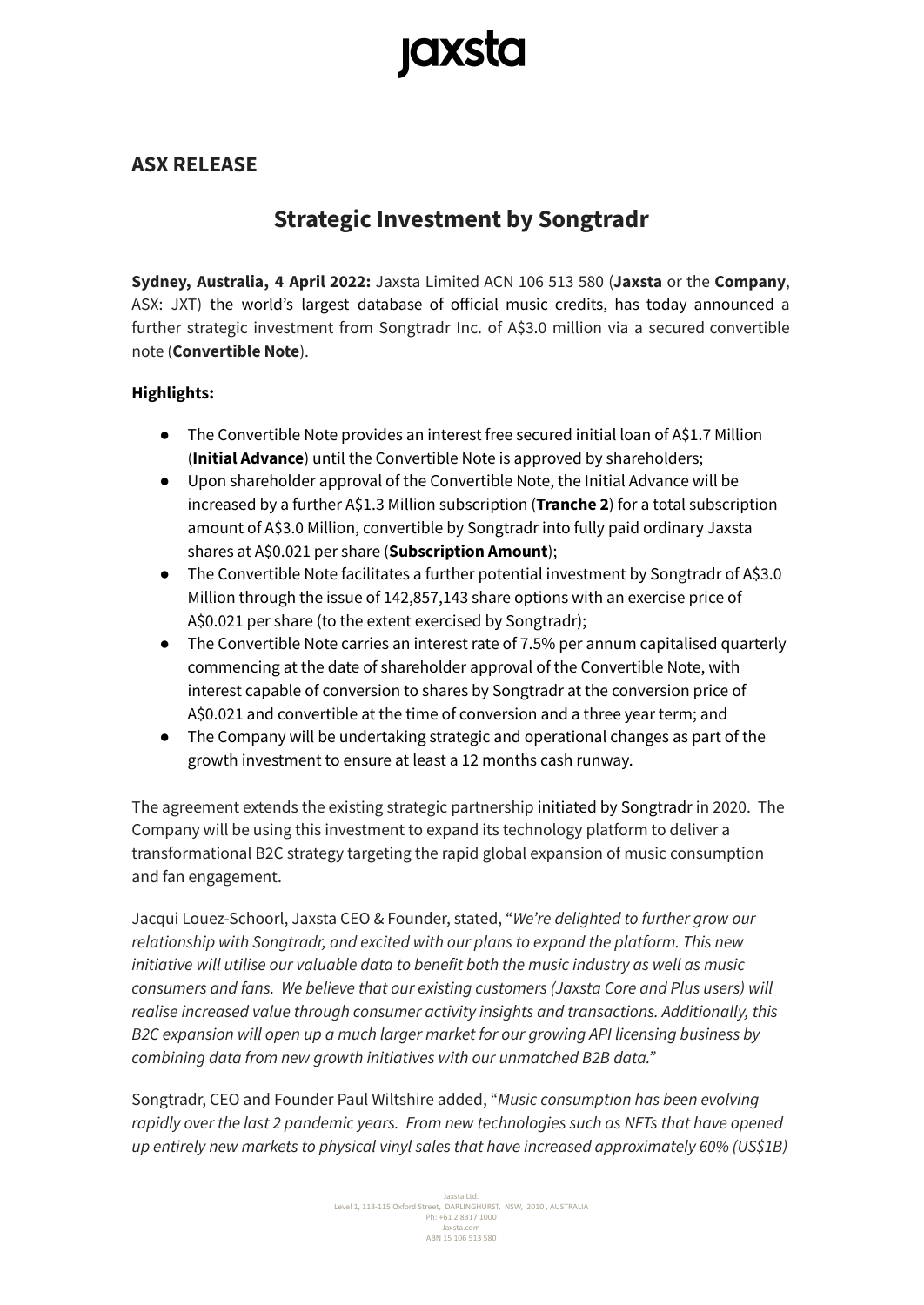# **jaxsta**

*in 2021 compared to 2020, there is a big opportunity for Jaxsta. As the only platform in the world that has global connected music credits data sourced directly from the music industry with unique URLs for virtually every known released album and artist in history, Jaxsta can create significant value through highly targeted, unique consumer experiences, monetising its data in a new and rapidly growing market. From Songtradr's perspective, Jaxsta's technology is a key component to solving industry-wide data related issues and our focus on the transformation of the B2B music marketplace. This deeper investment between Jaxsta and Songtradr will foster new innovation and increased opportunities for both companies."*

The Convertible Note will provide Jaxsta with A\$3.0 Million of working capital. Songtradr may convert the notes into fully paid ordinary shares in Jaxsta by providing Jaxsta with a conversion notice at any time prior to the end of the term, subject to obtaining shareholder approval under section 611(7) of the Corporations Act 2001 (Cth) where required. A full conversion of the Convertible Note by Songtradr would result in the issue of 142,857,143 fully paid ordinary Jaxsta shares being issued to Songtradr (**Conversion Shares**). Songtradr will also be granted an additional 142,857,143 options under the Convertible Note with an exercise price of A\$0.021 per share, expiring on repayment, or to the extent unexercised, on conversion of the Convertible Note in full (**Songtradr Options**).

### **Convertible Note:**

The Convertible Note is secured by way of the existing general security deed dated 10 November 2020 between Jaxsta and Songtradr and will be documented by way of a deed of amendment and restatement of the convertible note deed dated 10 September 2020 between the Company and Songtradr (**Existing Agreement**).

The A\$1.7M Initial Advance is expected to be paid to Jaxsta in April 2022 following execution of the formal documentation by the parties and the remainder of Tranche 2, being the further A\$1.3M subscription, will be provided on the business day following satisfaction of the last Tranche 2 conditions precedent (see below), with the Initial Advance being applied to Subscription Amount. The Songtradr Options will be granted on the business day following satisfaction of the Tranche 2 conditions precedent.

Conditions of the Convertible Note include a transformation plan encompassing :

- A focused expansion of its platform to target B2C audiences;
- An agreed revenue growth plan targeting profitability within the next 18 months.
- Songtradr appointing 2 directors to the Board of the Company.

Tranche 2 is also subject to the following conditions:

- No default under the Existing Agreement or Initial Advance; and
- The Company obtains approval of its shareholders for the issue of the Convertible Notes and Songtradr Options for the purposes of ASX Listing Rules 7.1, 10.11 (if required by ASX) and all other purposes. Approval must be obtained no later than 90 days following the date of this announcement.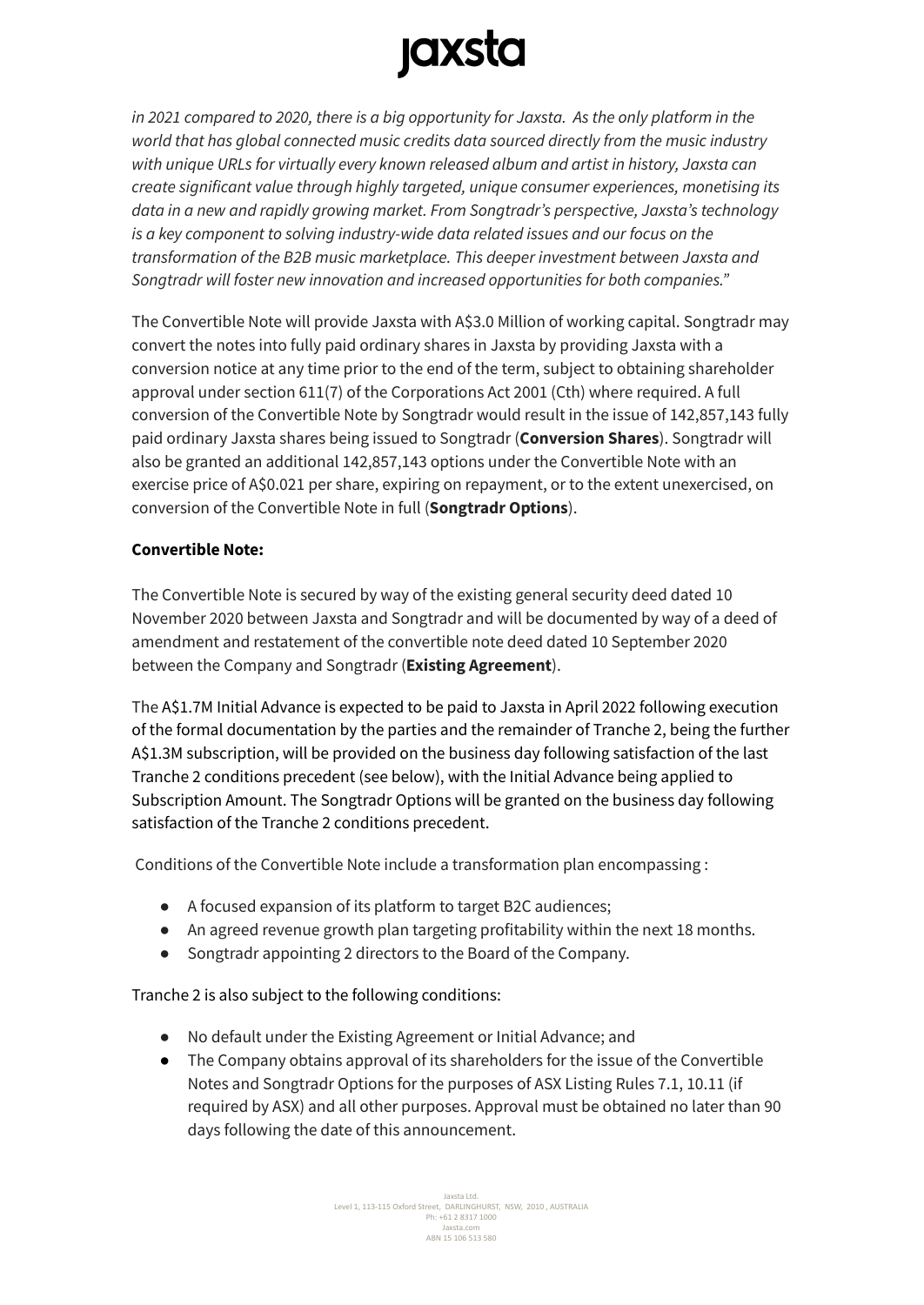# **jaxsta**

If shareholder approval is obtained for the Convertible Note and Songtradr converts their notes under the Existing Agreement, Convertible Note and all Songtradr Options are exercised, Songtradr will hold a relevant interest in Jaxsta's securities of up to 53.81%<sup>1</sup>.

The Convertible Note will be issued on receipt of shareholder approval for the transactions at a general meeting of shareholders which is expected to be held no later than 29 June 2022. The Company will separately dispatch notice of meeting convening the general meeting and setting out the relevant disclosure in respect of the Convertible Note.

Events of Default under the Existing Agreement will apply to the Convertible Note, as well as additional events of default. Failure to satisfy the Tranche 2 conditions precedent will also result in an event of default under the Initial Advance.

This transaction also triggers an amendment to the conversion price of the existing convertible note held by Songtradr to be agreed upon by the parties within ten days of executing the Convertible Note. The final full details of the terms of the Convertible Note will be set out in the Notice of Meeting.

For further information please contact:

### **Authorisation & Additional Information:**

This announcement was authorised by the Board of Directors of Jaxsta Limited

#### [www.jaxsta.com](http://www.jaxsta.com)

Level 1, 113-115 Oxford Street Darlinghurst 2010 NSW Australia **Jaxsta Investor Relations:**

E: [jaxstainvestors@jaxsta.com](mailto:jaxstainvestors@jaxsta.com) P: +61 2 8317 1000

**-Ends-**

<sup>1</sup> This calculation is based on the maximum potential conversion of the Convertible Note with the maximum interest payable accrued by the end of the three year term converted into ordinary shares. The calculation does not include the exercise of any of the 49,152,223 share options currently on issue by other parties.